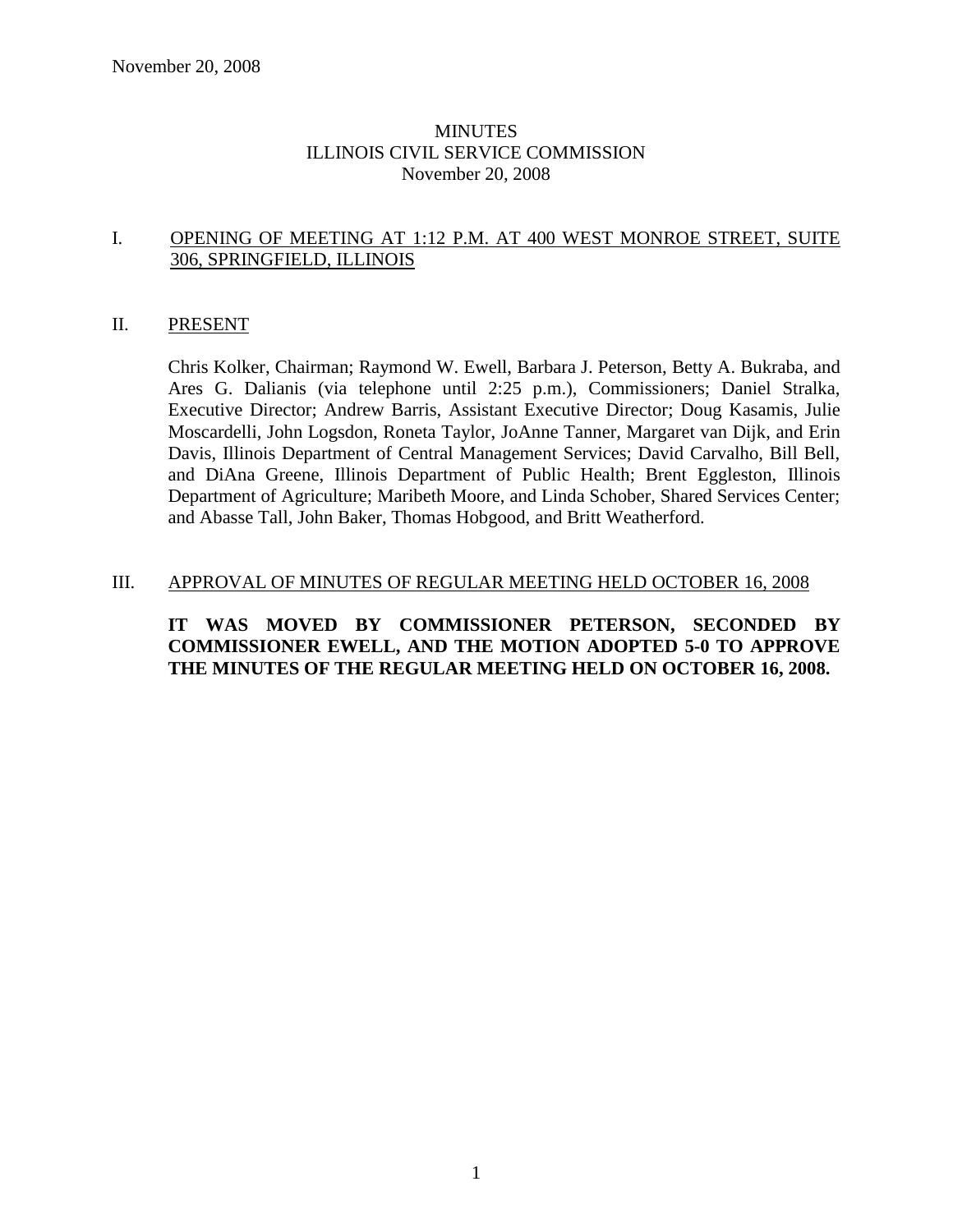#### EXEMPTIONS UNDER SECTION 4d(3) OF THE PERSONNEL CODE IV.

# A. Report on Exempt Positions

|                                                                                | Total            | Number of Exempt |
|--------------------------------------------------------------------------------|------------------|------------------|
| <u>Agency</u>                                                                  | <b>Employees</b> | Positions        |
|                                                                                |                  |                  |
|                                                                                |                  |                  |
|                                                                                |                  |                  |
|                                                                                |                  |                  |
|                                                                                |                  |                  |
|                                                                                |                  |                  |
| Central Management Services 1,476 107<br>Children and Family Services 3,198 49 |                  |                  |
|                                                                                |                  |                  |
|                                                                                |                  |                  |
|                                                                                |                  |                  |
|                                                                                |                  |                  |
|                                                                                |                  |                  |
|                                                                                |                  |                  |
|                                                                                |                  |                  |
|                                                                                |                  |                  |
|                                                                                |                  |                  |
|                                                                                |                  |                  |
|                                                                                |                  |                  |
|                                                                                |                  |                  |
|                                                                                |                  |                  |
|                                                                                |                  |                  |
|                                                                                |                  |                  |
|                                                                                |                  |                  |
|                                                                                |                  |                  |
|                                                                                |                  |                  |
|                                                                                |                  |                  |
|                                                                                |                  |                  |
|                                                                                |                  |                  |
|                                                                                |                  |                  |
|                                                                                |                  |                  |
|                                                                                |                  |                  |
|                                                                                |                  |                  |
|                                                                                |                  |                  |
|                                                                                |                  |                  |
|                                                                                |                  |                  |
|                                                                                |                  |                  |
|                                                                                |                  |                  |
|                                                                                |                  |                  |
|                                                                                |                  |                  |
|                                                                                |                  |                  |
|                                                                                |                  |                  |
|                                                                                |                  |                  |
|                                                                                |                  |                  |
|                                                                                |                  |                  |
|                                                                                |                  |                  |
|                                                                                |                  |                  |
|                                                                                |                  |                  |
|                                                                                |                  |                  |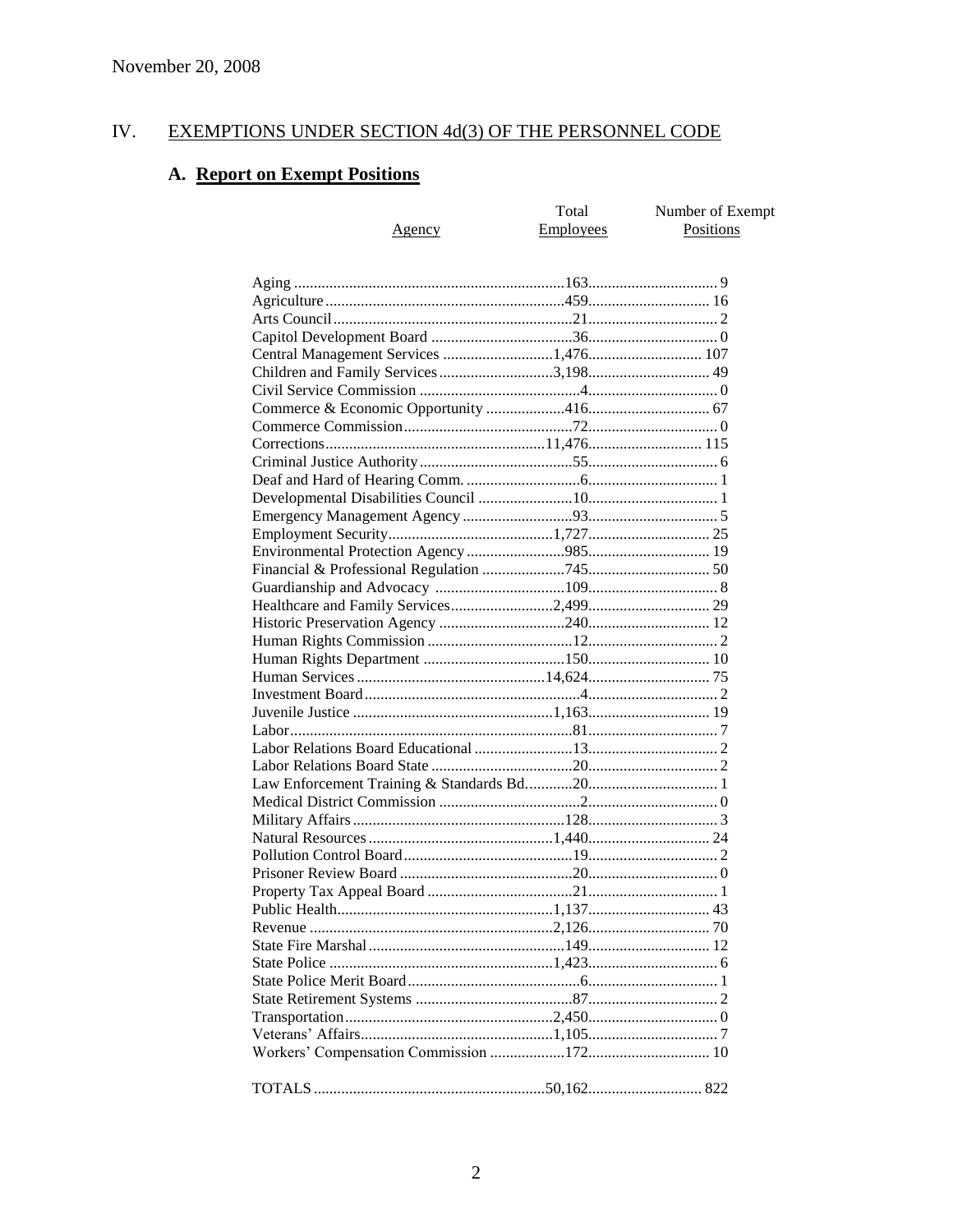# **B. Governing Rule - Jurisdiction B Exemptions**

- a) Before a position shall qualify for exemption from Jurisdiction B under Section 4d(3) of the Personnel Code, the position shall be directly responsible to:
	- 1. The Governor, or
	- 2. A departmental director or assistant director appointed by the Governor, or
	- 3. A board or commission appointed by the Governor, or
	- 4. The head of an agency created by Executive Order, or the director or assistant director of an agency carrying out statutory powers, whose offices are created by the Governor subject to legislative veto under Article V, Section 11, of the Constitution of 1970, which agency head, director, or assistant director may themselves be subject to exemption under Section 4d(3), or
	- 5. In an agency having a statutory assistant director, a deputy director exercising full line authority under the director for all operating entities of the agency, provided the statutory role of assistant director is vacant or is assigned clearly distinct and separate duties from the deputy director and as a colleague to him, or
	- 6. A line position organizationally located between the director and/or assistant director and a subordinate statutorily exempt position(s), provided the position proposed for exemption has line authority over the statutory exempt position(s), or
	- 7. The elected head of an independent agency in the executive, legislative, or judicial branch of government.
- b) If a position meets the above criterion, it must, in addition, be responsible for one or more of the following before it shall be approved as exempt:
	- 1. Directs programs defined by statute and/or departmental, board, or commission policy or possess significant authority when acting in the capacity of a director of programs to bind the agency.
	- 2. Makes decisions in exercising principal responsibility for the determination or execution of policy which fix objectives or state the principles to control action toward operating objectives of one or more divisions, such decisions being subject to review or reversal only by the director, assistant director, board, or commission.
	- 3. Participates in the planning and programming of departmental, board, or commission activities, integrating the plans and projections of related divisions, and the scheduling of projected work programs of those agencies.

\* \* \*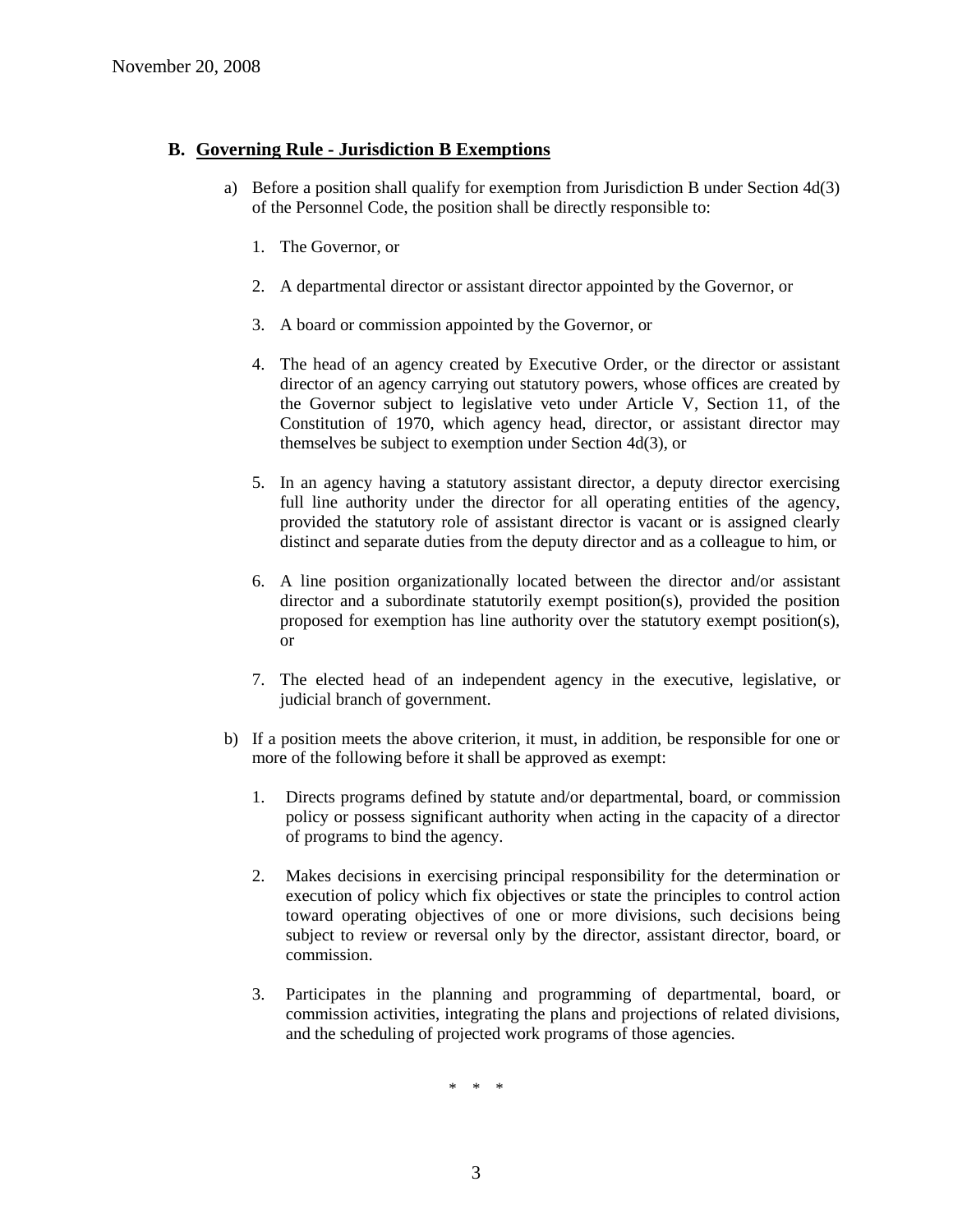# **C. Requests for 4d(3) Exemption**

- As to Item C, Executive Director Daniel Stralka reported that this request was for the Community Outreach Administrator in the Illinois Department of Public Health and had been continued two months in a row after Commission staff indicated that it recommended not approving this request. The agency subsequently withdrew the request.
- As to Items D and E, Executive Director Stralka reported these requests were for  $\bullet$ the Chief of information Technology Policy and Planning and the Enterprise Applications Manager for the Bureau of Communications and Computer Services (BCCS). Both these positions report to the Deputy Director of BCCS who in turn reports to the Director. To meet the reporting requirement, this Deputy Director would have to be considered the equivalent of a statutory assistant director.

In general, BCCS has significant statewide management information responsibilities which not only impact each and every state agency, board, commission, and elected official, but others that rely on that information such as local police departments, universities, and the federal government. It has three main areas of responsibility: Enterprise Applications, Infrastructure, and Networks. BCCS is a large bureau with 700 employees and an annual budget of \$332,000,000. It manages \$154,000,000 in telecommunications assets. Its statewide data network supports over 800 schools, universities, agencies, museums, hospitals, and other units of local government.

The agency has in the past requested to exempt positions under the Deputy Director of BCCS and the Commission has granted several of these requests such that there are presently seven exempt positions in this Bureau. Staff recently met with the Deputy Director and others to discuss these pending requests and to better understand the overall structure of the Bureau and how it relates to not only the already exempted positions but these and any future requests. As a result of that meeting, it was clarified that the Bureau is ultimately seeking a total of nine 4d(3) exempt positions under the Deputy Director. If the Commission approves these pending requests, a final requested position in the area of computer information security would be forthcoming while a currently exempt position would be abolished.

With regard to the Chief of Information Technology Policy position, it has significant principal policy responsibility to locate, research, develop, and recommend short-term and long-term strategies and processes that the State of Illinois would commit to in its information management technologies. Given the technological nature of the position, it is presumed these recommendations would carry great weight. The position can be compared to a navigator in that it charts the direction BCCS will be going, making decisions on its behalf with significant ramifications similar to choosing between HD-DVD vs. Blu-Ray, or VHS vs. Beta in the past. For these reasons, Staff recommended approval.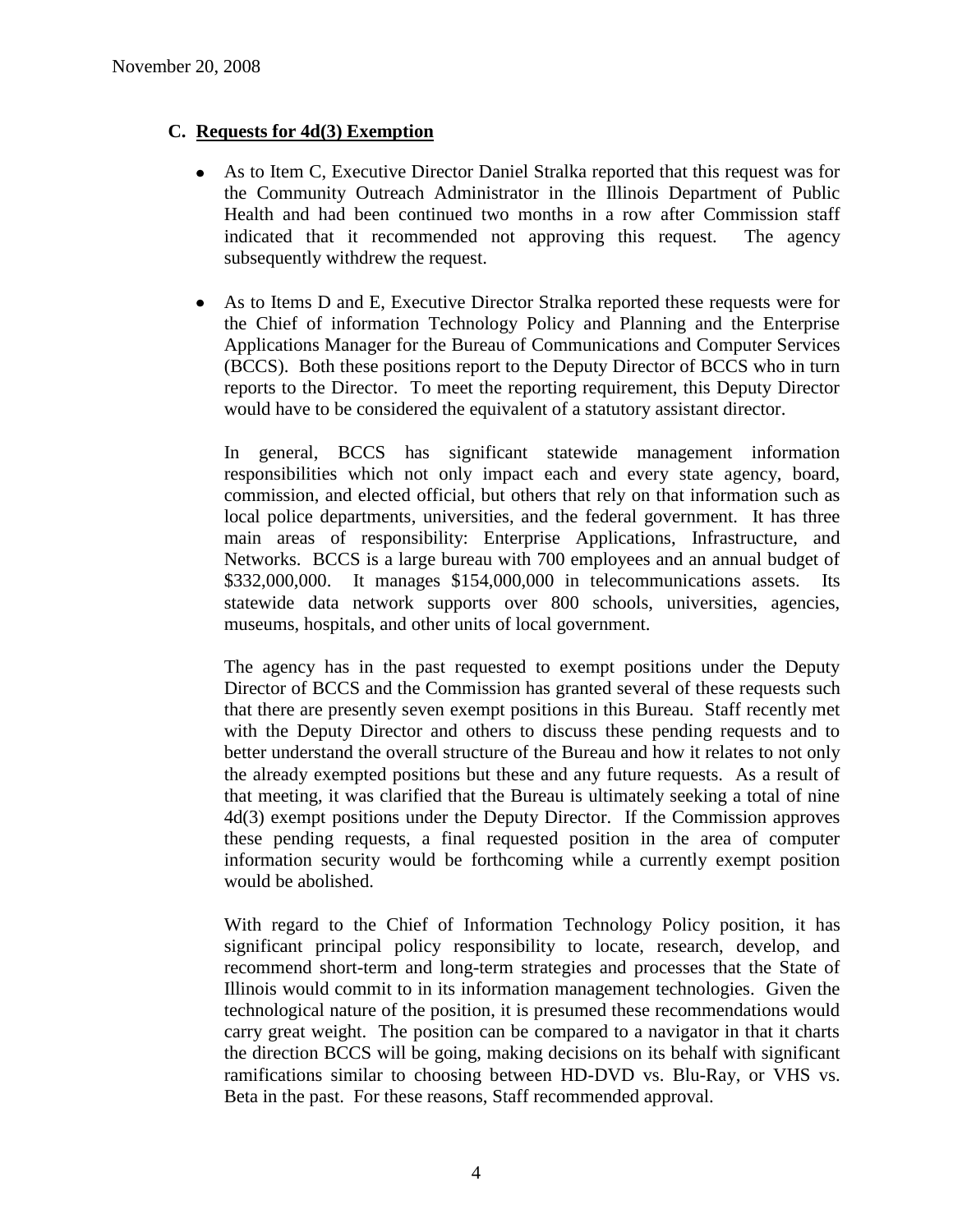With regard to the Enterprise Applications Manager, this position has significant principal policy responsibility to locate, select, and implement a variety of applications that BCCS provides to a variety of customers on a statewide basis. For these reasons, Staff recommended approval of this request.

Doug Kasamis, Deputy Director of BCCS was present and concurred with the above explanation. He noted that BCCS serves 8,000 - not 800 – schools, universities, etc. In response to a question from Chairman Kolker as to who is doing the work of these positions at the present time, he indicated that various others are, but that the work is not being performed at the level needed. In response to a question from Commissioner Peterson as to qualifications, Doug Kasamis responded that they essentially need to ensure that the applications accurately reflect the business functions of the State.

As to Item F, Executive Director Stralka reported that this request is for the Chief  $\bullet$ of the Division of Patient Safety at the Illinois Department of Public Health, a position that reports to the Deputy Director of the Office of Policy, Planning & Statistics who in turn reports to the Director. To meet the reporting requirement, this Deputy Director would have to be considered the equivalent of a statutory assistant director.

Executive Order #6 in 2008 established the Division of Patient Safety to address preventable medical errors and set forth a number of powers and duties within the Division including encouraging the use of e-prescription programs to reduce the risk of medication errors, assist in the drafting and issuance of recommended medication practices, expand the State's nursing home database, and expand health care provider information transparency. As part of this process, this division, and hence this position, administers a number of programs defined by statute such as the Illinois Adverse Health Care Events Reporting Act, the Consumer Guide to Health Act, and the Hospital Report Card Act. From information provided by the agency, none of these Acts provide the basis for 4d(3) exemption of any other positions within the agency. This position also takes the lead in establishing electronic health records with the Department of Healthcare and Family Services and serves on a number of industry advisory committees related to these areas as the Director's representative. For these reasons, Staff recommended approval of this request. David Carvalho, the Deputy Director of the Office of Policy, Planning & Statistics, concurred with the above explanation.

As to Item G, Executive Director Stralka reported that this request is for the Chief  $\bullet$ of the Division of Long Term Care at Illinois Department of Public Health, a position that reports to the Deputy Director of the Office of Health Care Regulation who in turn reports to the Director. To meet the reporting requirement, this Deputy Director would have to be considered the equivalent of a statutory assistant director.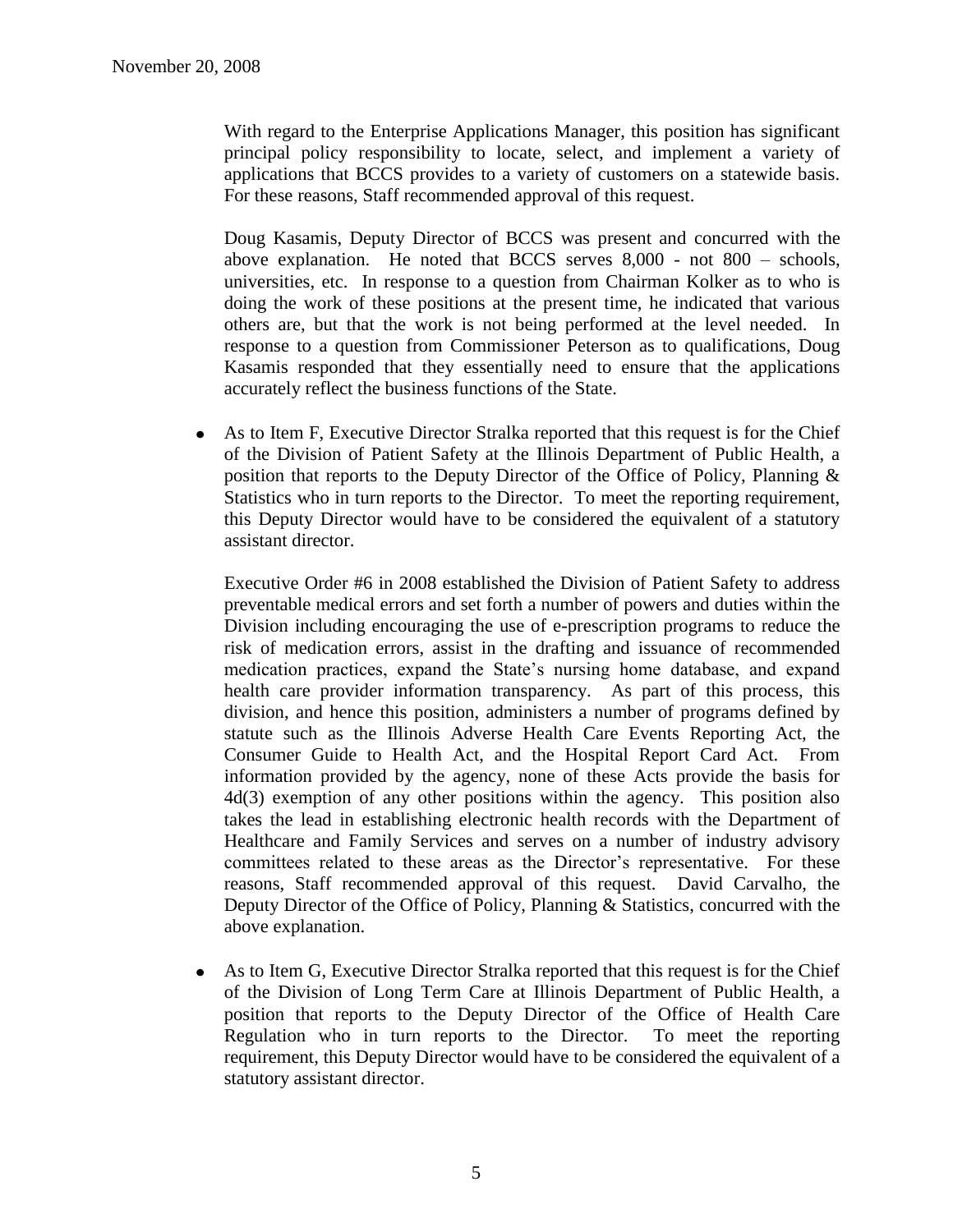This position has principal policy responsibilities for, essentially, all things related to long term care at the agency on a statewide basis. This includes formulation of and carrying out agency policy, evaluation of agency practices as well as the implementation of agency resources, and acting in the place of the Director with the authority to regulate individual facilities – there are over 1200 long term care facilities and 250 assisted living facilities statewide under the regulatory control of this Division – including stopping operations. This program is defined by the Nursing Home Care Act. Given the nature of the position's responsibilities, Staff recommended approval of this request. Commission Kolker inquired and Executive Director Stralka confirmed that the required notice was provided to the incumbent.

As to Item H, Executive Director Daniel Stralka reported that this request is for  $\bullet$ the Economic Development Project Manager for the Illinois Department of Agriculture, a position that reports to the Director. This position was previously granted 4d(3) exemption in September 2004 but the exemption was subsequently rescinded due to extended vacancy last year. The agency is now essentially requesting that the exemption be reinstated. This position has principal policy responsibility for developing, implementing and managing the agency's economic development initiatives to promote agricultural business associated with wind farms, wineries, hunting, ethanol plants, and farmers markets. While Staff had some concern that there may be some overlap with economic development initiative positions in Department of Commerce and Economic Opportunity, there are no known dedicated positions as such and those apparently would have a different source of funding. In this position's previous incarnation, it was associated with a Regional Economic Development Plan and collaborated with Department of Commerce and Economic Opportunity. Those references have now been deleted. Given that this position had been previously declared exempt and the nature of the program it is responsible for, Staff recommended approval of this request.

Commissioner Peterson inquired as to whether this position was limited to Perry County. Executive Director Daniel Stralka responded that, based on information provided by the agency, the position is based in Perry County because it has the highest unemployment rate. The position has statewide responsibilities.

- As to Item I, Executive Director Stralka reported that the agency withdrew this request.
- $\bullet$ As to Item J, Executive Director Stralka reported this request is for the Manager of the Information Services Technical Support Division at the Department of Revenue, a position which reports to the Program Administrator for Information Services, who in turn reports to the Director. To meet the reporting requirement, the Program Administrator would have to be considered the equivalent of a statutory assistant director.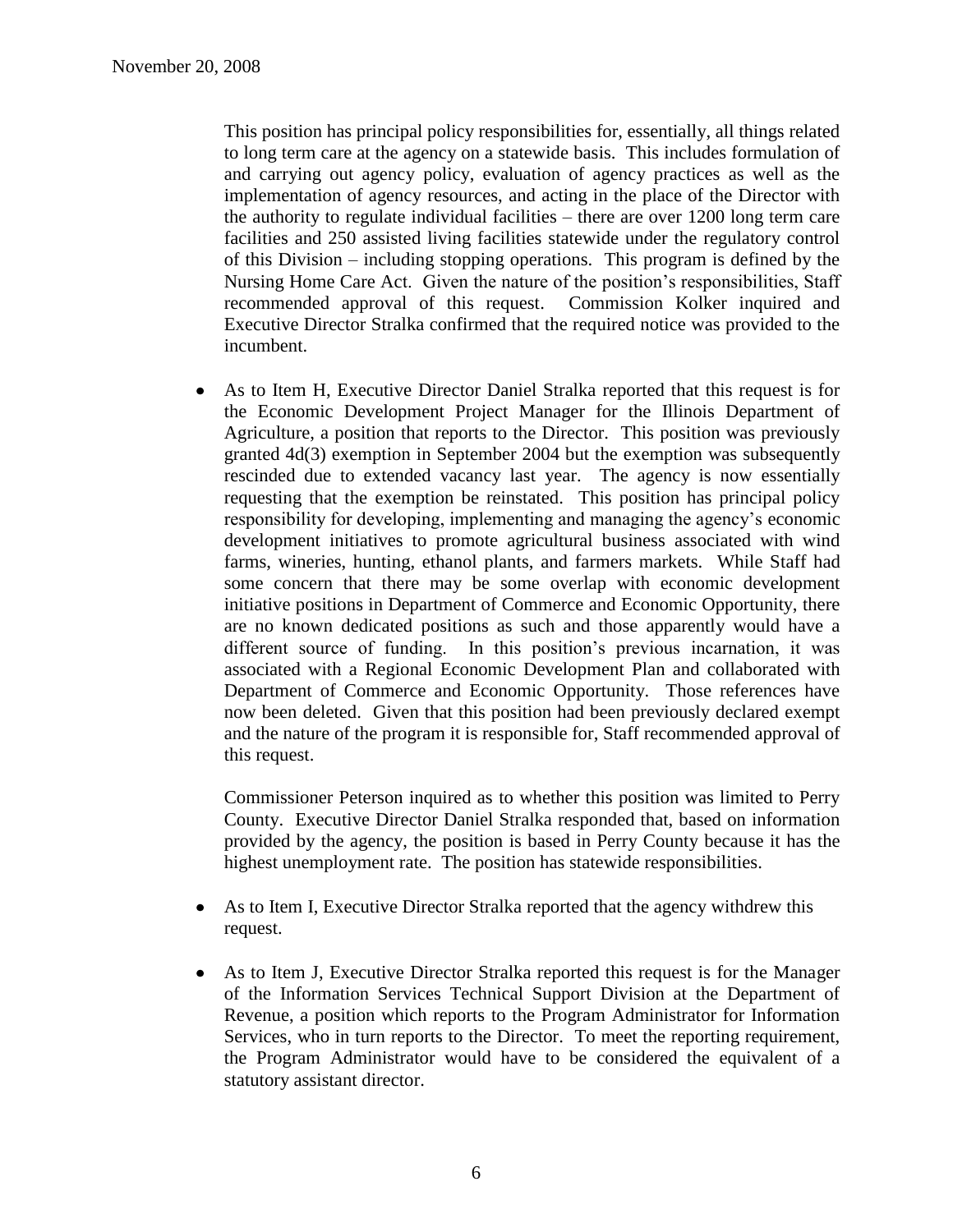This position essentially functions as a subordinate to the Program Administrator, a position that was previously declared 4d(3) exempt and has principal programmatic responsibility for all aspects of computer operations at Revenue. The requested position, which undoubtedly has significant responsibilities in the implementation and management of the information technology system at the agency, lacks the principality required for 4d(3) exemption. In addition, as in all agencies, information services is a support service to the actual programs of the agency. It is, at its base, a tool that program managers use to carry out the work of the agency. Finally, while most of the larger agencies such as Department of Revenue have 4d(3) exempt Chief Information Officer positions which is what the Program Administrator is, the Commission has yet to approve a request for an assistant to a Chief Information Officer at the agency level. He noted that the agency never responded to Staff's initial response to this request back on November 12. For these reasons, Staff recommended denying this request.

As to Item K, Executive Director Daniel Stralka reported this request is for the  $\bullet$ Director of the Fire Prevention program, a position that reports directly to the State Fire Marshal. This position has principal policy responsibility for all aspects of several programs at the Office of the Fire Marshal mandated by statute such as the Fire Investigation Act, the Liquefied Petroleum Gas Regulation Act, and the Gasoline Storage Act. It accomplishes this by managing a statewide staff of inspectors via subordinate regional managers. As it directs programs defined by statute with substantial responsibility to commit the agency to a course of action, Staff recommended approval of this request.

Commission Kolker inquired if this was a term appointment and if the required notice was provided to the incumbent. Executive Director Stralka answered that it was a term appointment and confirmed that the required notice was provided to the incumbent.

# **IT WAS MOVED BY COMMISSIONER EWELL, SECONDED BY COMMISSIONER DALIANIS, AND THE MOTION ADOPTED 5-0 TO GRANT AND DENY THE REQUESTS FOR 4D(3) EXEMPTION FOR THE FOLLOWING POSITIONS:**

# **The following 4d(3) exemption requests were granted on November 20, 2008:**

#### **D. Illinois Department of Central Management Services**

| <b>Position Number</b>  | 40070-37-10-000-10-01                                      |
|-------------------------|------------------------------------------------------------|
| <b>Position Title</b>   | Senior Public Service Administrator                        |
| Bureau/Division         | Bureau of Communications & Computer Services (BCCS)        |
| <b>Functional Title</b> | Chief of Information Technology Policy & Planning for BCCS |
| Incumbent               | None                                                       |
| Supervisor              | Deputy Director of BCCS, who reports to the Director       |
| Location                | <b>Cook County</b>                                         |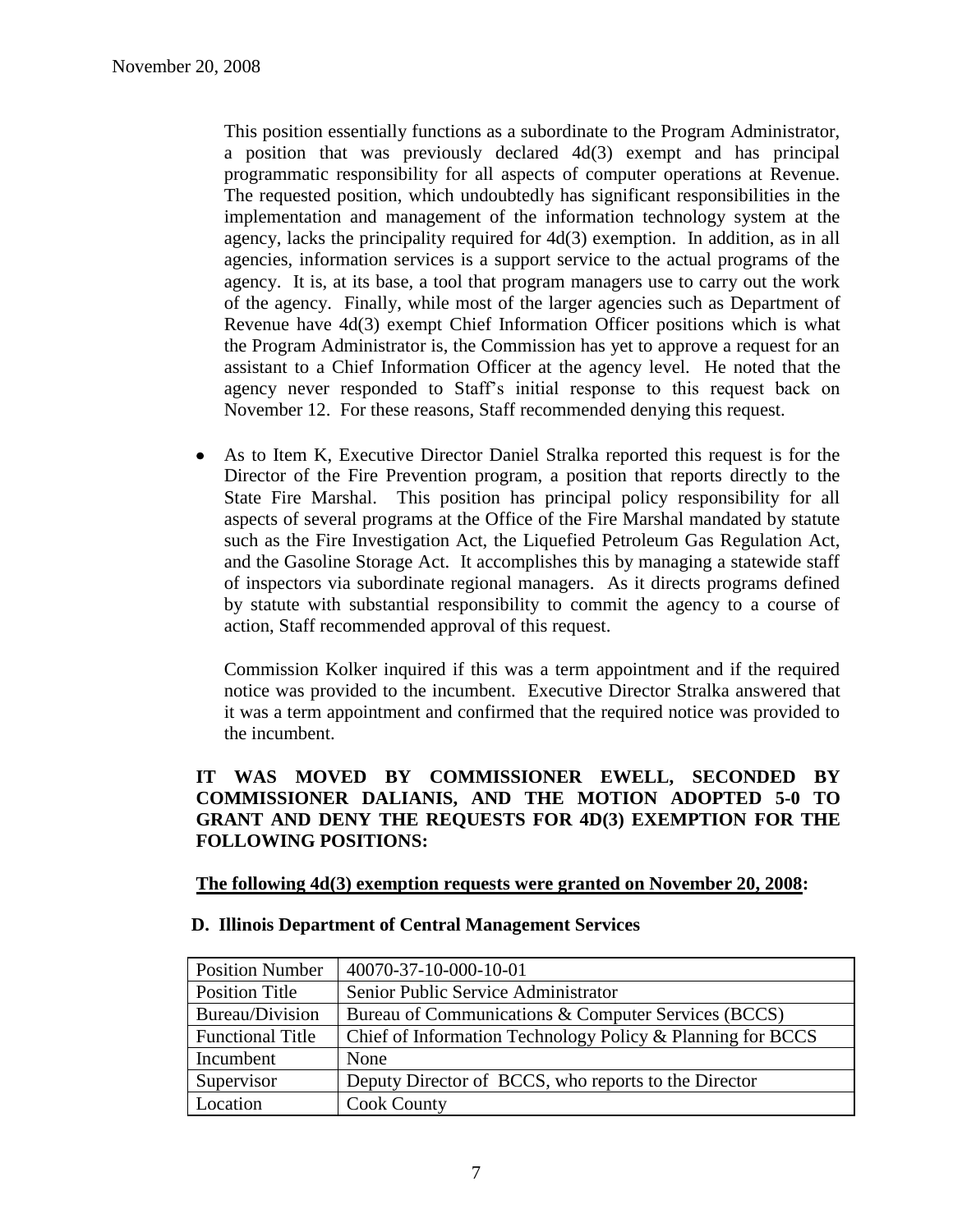| <b>Position Number</b>  | 40070-37-12-000-00-01                                |
|-------------------------|------------------------------------------------------|
| <b>Position Title</b>   | Senior Public Service Administrator                  |
| Bureau/Division         | Bureau of Communications & Computer Services (BCCS)  |
| <b>Functional Title</b> | <b>Enterprise Applications Manager</b>               |
| Incumbent               | None                                                 |
| Supervisor              | Deputy Director of BCCS, who reports to the Director |
| Location                | <b>Sangamon County</b>                               |

# **E. Illinois Department of Central Management Services**

# **F. Illinois Department of Public Health**

| <b>Position Number</b>  | 40070-20-26-000-00-81                                               |
|-------------------------|---------------------------------------------------------------------|
| <b>Position Title</b>   | Senior Public Service Administrator                                 |
| Bureau/Division         | <b>Patient Safety</b>                                               |
| <b>Functional Title</b> | Division Chief, Division of Patient Safety in the Office of Policy, |
|                         | Planning & Statistics                                               |
| Incumbent               | None                                                                |
|                         | Deputy Director of the Office of Policy, Planning & Statistics,     |
| Supervisor              | who reports to the Director                                         |
| Location                | <b>Cook County</b>                                                  |

# **G. Illinois Department of Public Health**

| <b>Position Number</b>  | 40070-20-41-000-00-01                                           |
|-------------------------|-----------------------------------------------------------------|
| <b>Position Title</b>   | Senior Public Service Administrator                             |
| Bureau/Division         | Long Term Care                                                  |
| <b>Functional Title</b> | Division Chief for Long Term Care, in the Office of Health Care |
|                         | Regulation                                                      |
| Incumbent               | Richard L. Dees                                                 |
| Supervisor              | Deputy Director of the Office of Health Care Regulation, who    |
|                         | reports to the Director                                         |
| Location                | County                                                          |

# **H. Illinois Department of Agriculture**

| <b>Position Number</b>  | 40070-11-01-000-00-02                                                |
|-------------------------|----------------------------------------------------------------------|
| Position Title          | Senior Public Service Administrator                                  |
| Bureau/Division         | Director's Office                                                    |
| <b>Functional Title</b> | <b>Statewide Project Manager of Economic Development Initiatives</b> |
| Incumbent               | None                                                                 |
| Supervisor              | Director                                                             |
| Location                | Perry County                                                         |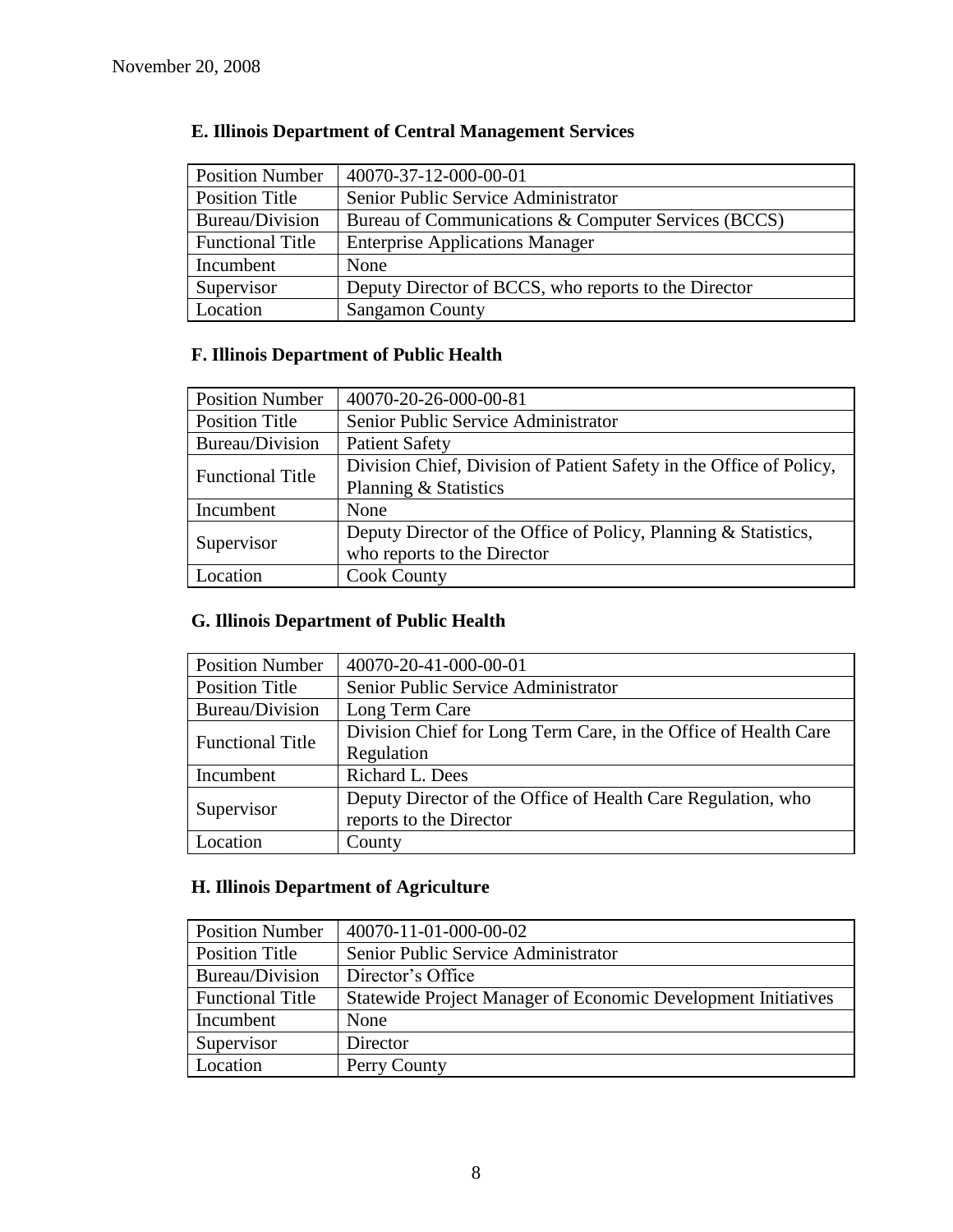| <b>Position Number</b>  | 40070-50-50-100-00-01               |
|-------------------------|-------------------------------------|
| Position Title          | Senior Public Service Administrator |
| Bureau/Division         | Fire Prevention                     |
| <b>Functional Title</b> | Division Director, Fire Prevention  |
| Incumbent               | Misty D. Matykiewicz                |
| Supervisor              | <b>State Fire Marshal</b>           |
| Location                | <b>Sangamon County</b>              |

# **K. Office of the State Fire Marshal**

## **The following 4d(3) exemption request was denied on November 20, 2008:**

#### **J. Illinois Department of Revenue**

| <b>Position Number</b>  | 40070-25-20-140-00-01                                           |
|-------------------------|-----------------------------------------------------------------|
| Position Title          | Senior Public Service Administrator                             |
| Bureau/Division         | <b>IS/Technical Support Division</b>                            |
| <b>Functional Title</b> | Manager, IS/Technical Support Division                          |
| Incumbent               | None                                                            |
| Supervisor              | Information Services Administrator, who reports to the Director |
| Location                | <b>Sangamon County</b>                                          |

# V. CLASS SPECIFICATIONS

#### **None submitted.**

**IT WAS MOVED BY COMMISSIONER EWELL, SECONDED BY COMMISSIONER BUKRABA, AND THE MOTION ADOPTED 5-0 TO DISAPPROVE ANY CLASS SPECIFICATIONS RECEIVED BY THE COMMISSION NOT CONTAINED IN THIS REPORT TO ALLOW ADEQUATE STUDY.** 

#### VI. MOTION TO GO INTO EXECUTIVE SESSION

**IT WAS MOVED BY COMMISSIONER PETERSON, SECONDED BY COMMISSIONER EWELL, AND BY ROLL CALL VOTE THE MOTION ADOPTED 5-0 TO HOLD AN EXECUTIVE SESSION PURSUANT TO SUBSECTIONS 2(c)(1), 2(c)(4), AND 2(c)(11) OF THE OPEN MEETINGS ACT.** 

| <b>KOLKER</b>   | YES  | <b>EWELL</b>    | YES. |
|-----------------|------|-----------------|------|
| <b>PETERSON</b> | YES. | <b>DALIANIS</b> | YES  |
| <b>BUKRABA</b>  | YES. |                 |      |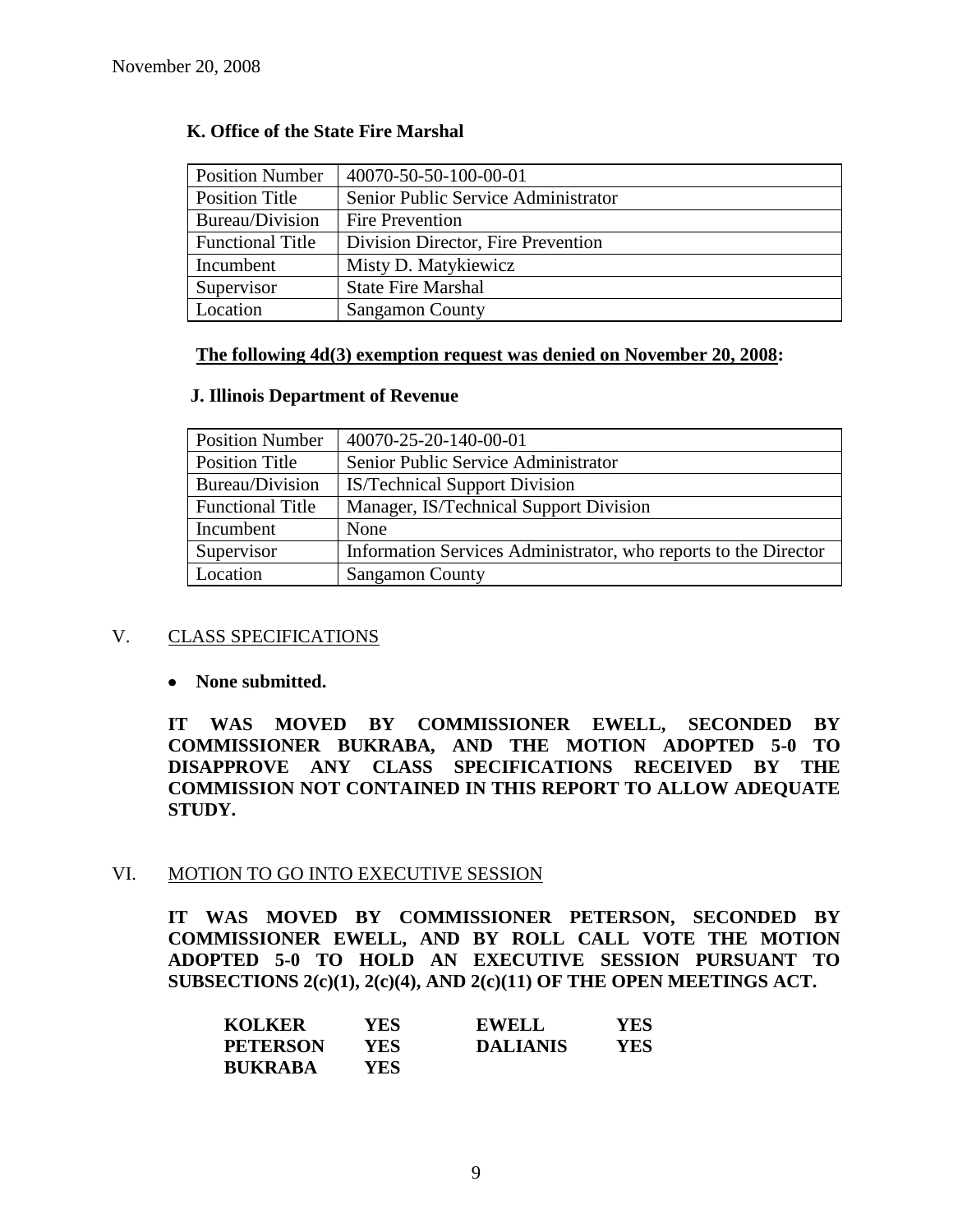#### VII. RECONVENE MEETING

Upon due and proper notice the regular meeting of the Illinois Civil Service Commission was reconvened at 400 West Monroe Street, Suite 301, Springfield, Illinois at 2:47 p.m.

#### PRESENT

Chris Kolker, Chairman; Raymond W. Ewell, Barbara J. Peterson, and Betty A. Bukraba, Commissioners; Daniel Stralka, Executive Director; Andrew Barris, Assistant Executive Director; and Abasse Tall, John Logsdon, John Baker, and Thomas Hobgood.

# VIII. NON-MERIT APPOINTMENT REPORT

The Personnel Code permits non-merit appointments for a limited period of time, i.e., emergency appointments shall not exceed 60 days and shall not be renewed, and positions shall not be filled on a temporary or provisional basis for more than six months out of any twelve-month period. Consecutive non-merit appointments are not violative of the Code, however, they do present a possible evasion of merit principles and should be monitored. Set forth below is the number of consecutive non-merit appointments made by each department. These statistics are from the Department of Central Management Services' Consecutive Non-Merit Report.

| Agency                                  | 9/30/08                     | 10/31/08     | 10/31/07 |
|-----------------------------------------|-----------------------------|--------------|----------|
| Agriculture                             | $\mathcal{D}_{\mathcal{A}}$ | 2            |          |
| <b>Central Management Services</b>      |                             | 2            |          |
| <b>Children and Family Services</b>     | 3                           | 2            | 6        |
| <b>Employment Security</b>              |                             |              |          |
| <b>Healthcare and Family Services</b>   | 12                          | 12           | 5        |
| <b>Historic Preservation</b>            |                             |              |          |
| <b>Human Services</b>                   | 5                           | $\mathbf{2}$ |          |
| <b>Investment Board</b>                 |                             |              |          |
| <b>Natural Resources</b>                | 15                          |              | 9        |
| <b>State Police</b>                     |                             |              |          |
| <b>State Retirement Systems</b>         |                             |              |          |
| Transportation                          | 13                          | 6            | 10       |
| Veteran's Affairs                       |                             | 5            |          |
| <b>Workers' Compensation Commission</b> | 6                           | 6            |          |
| Totals                                  | 76                          |              |          |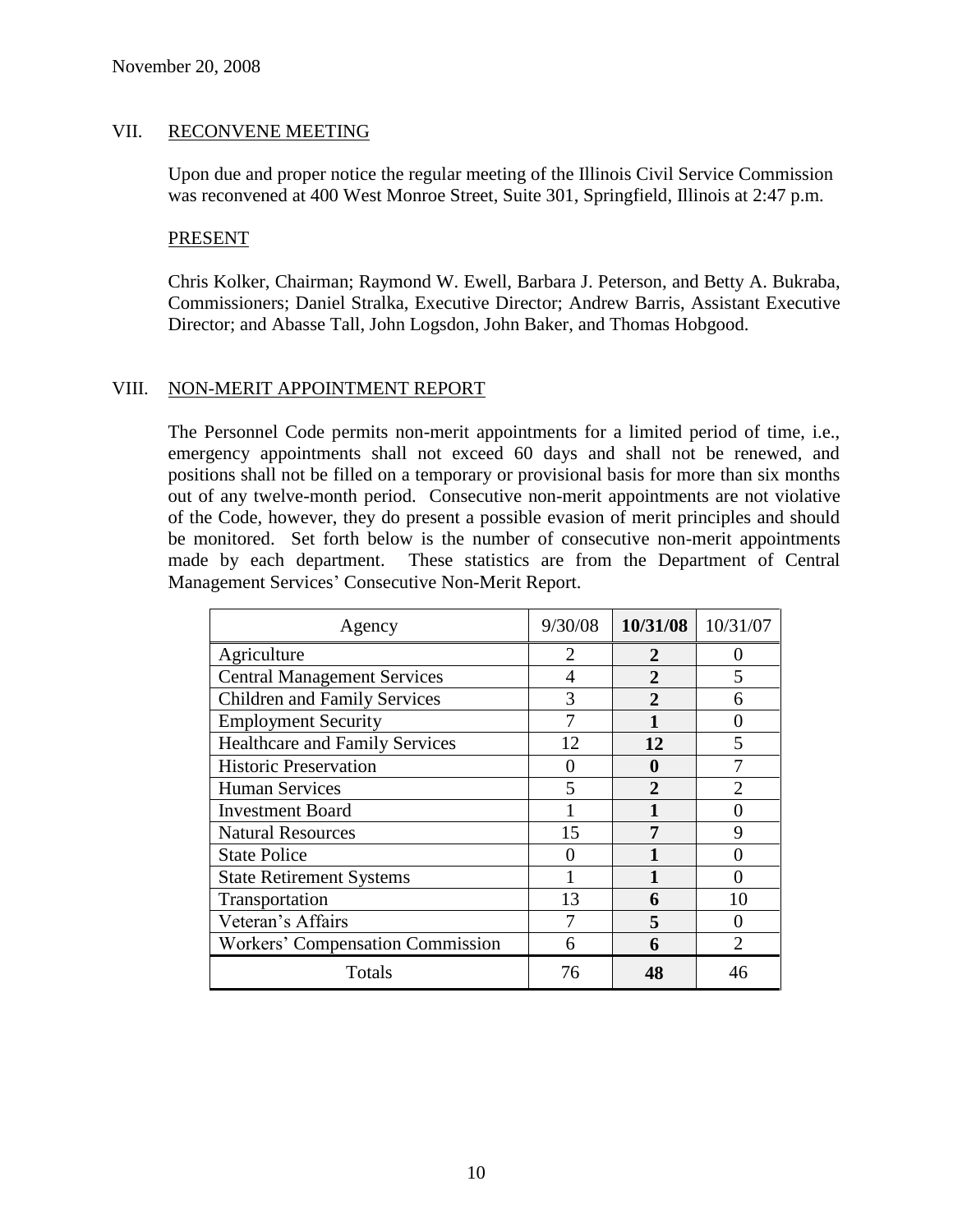# IX. PUBLICLY ANNOUNCED DECISION RESULTING FROM APPEAL

# **DISCHARGE**

#### **DA-30-08**

| Employee  | Thomas Hobgood                                          | <b>Appeal Date</b>      | 12/27/07                                           |
|-----------|---------------------------------------------------------|-------------------------|----------------------------------------------------|
| Agency    | <b>DOR</b>                                              | <b>Decision Date</b>    | 11/07/08                                           |
| Type      | Discharge                                               | ALJ                     | Daniel Stralka                                     |
| Change(s) | Conduct unbecoming; care<br>of official documents; con- | Recommended<br>Decision | Charges are partially proven<br>and warrant 60-day |
|           | fidentiality of information                             |                         | suspension.                                        |

**IT WAS MOVED BY COMMISSIONER BUKRABA, SECONDED BY COMMISSIONER PETERSON, AND BY ROLL CALL VOTE OF 4-0 THE MOTION ADOPTED TO AFFIRM AND ADOPT THE ADMINISTRATIVE LAW JUDGE'S RECOMMENDED DECISION THAT THE CHARGES HAVE BEEN PARTIALLY PROVEN, BUT THE UNIQUE FACTUAL CIRCUMSTANCES SURROUNDING THE DISCHARGE DO NOT RISE TO THE LEVEL WHICH SOUND PUBLIC OPINION RECOGNIZES AS GOOD CAUSE FOR THE EMPLOYEE TO NO LONGER HOLD THE POSITION.**

| <b>KOLKER</b>   | YES | <b>EWELL</b>    | YES |
|-----------------|-----|-----------------|-----|
| <b>PETERSON</b> | YES | <b>DALIANIS</b> |     |
| <b>BUKRABA</b>  | YES |                 |     |

# **CONSOLIDATED ALLOCATION APPEALS<sup>1</sup>**

#### **AA-26-08**

 $\overline{a}$ 

| Employee | Teresa L. Pickle                                                                | <b>Appeal Date</b>       | 12/10/07                                                                                                         |
|----------|---------------------------------------------------------------------------------|--------------------------|------------------------------------------------------------------------------------------------------------------|
| Agency   | <b>DVA</b>                                                                      | <b>Decision Date</b>     | 11/03/08                                                                                                         |
| Type     | Allocation                                                                      | ALJ                      | <b>Andrew Barris</b>                                                                                             |
|          | Allegations   Positions should be<br>allocated to<br><b>Registered Nurse II</b> | Proposal for<br>Decision | Employees did not prove their<br>positions were more appropriately<br>allocated to Registered Nurse II<br>class. |

<sup>&</sup>lt;sup>1</sup> Three allocation appeals were consolidated under AA-26-08, Teresa L. Pickle vs. Central Management Services. They are AA-23-08 filed by Cindy Drennan-Smith, AA-24-08 filed by Diane Jennings, and AA-25-08 filed by Felicia Kindhart.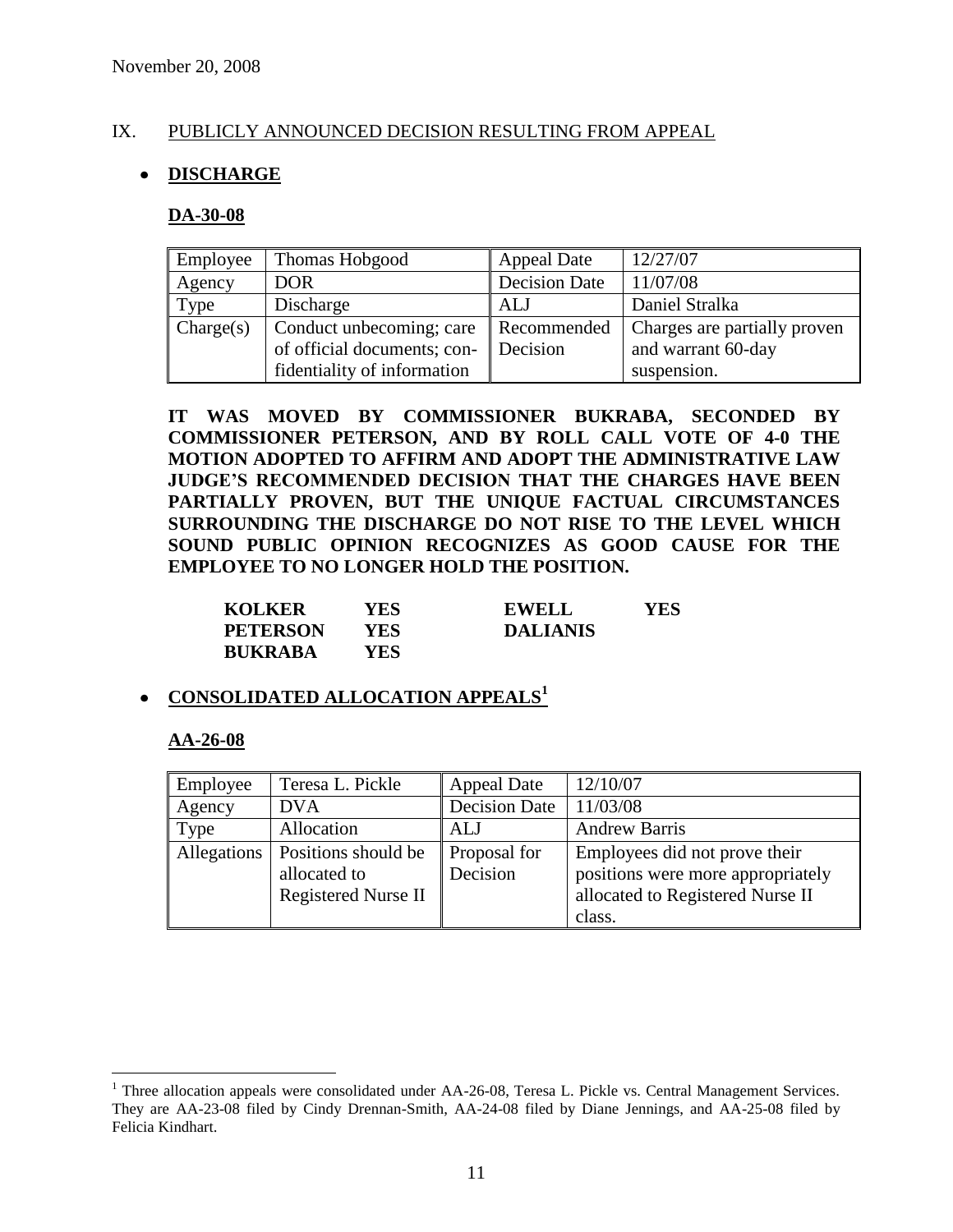**IT WAS MOVED BY COMMISSIONER PETERSON, SECONDED BY COMMISSIONER EWELL, AND BY ROLL CALL VOTE OF 4-0 THE MOTION ADOPTED TO AFFIRM AND ADOPT THE ADMINISTRATIVE LAW JUDGE'S PROPOSAL FOR DECISION THAT THE EMPLOYEES DID NOT PROVE THEIR POSITION CLASSIFICATIONS WERE IMPROPERLY ALLOCATED.**

| <b>KOLKER</b>   | YES | YES<br><b>EWELL</b> |
|-----------------|-----|---------------------|
| <b>PETERSON</b> | YES | <b>DALIANIS</b>     |
| <b>BUKRABA</b>  | YES |                     |

# **RULE VIOLATION APPEAL**

#### **RV-45-08**

| Employee           | Abasse Tall                                           | <b>Appeal Date</b>   | 05/15/08                                                                                                                                                                                 |
|--------------------|-------------------------------------------------------|----------------------|------------------------------------------------------------------------------------------------------------------------------------------------------------------------------------------|
| Agency             | <b>DCFS</b>                                           | <b>Decision Date</b> | 10/28/08                                                                                                                                                                                 |
| Type               | <b>Rule Violation</b>                                 | ALJ                  | <b>Andrew Barris</b>                                                                                                                                                                     |
| <b>Allegations</b> | Violation of Section<br>310.450 & 310.540<br>Pay Plan | Proposed<br>Finding  | Violation of Section 310.450 (b)(1);<br>agency directed to allow employees<br>to discuss evaluations with their<br>immediate supervisors for future<br>evaluations of covered employees. |

**IT WAS MOVED BY COMMISSIONER PETERSON, SECONDED BY COMMISSIONER EWELL, AND BY ROLL CALL VOTE OF 4-0 THE MOTION ADOPTED TO AFFIRM AND ADOPT THE ADMINISTRATIVE LAW JUDGE'S PROPOSED FINDING THAT THE EMPLOYEE PROVED BY A PREPONDERANCE OF THE EVIDENCE THAT THE ILLINOIS DEPARTMENT OF CHILDREN AND FAMILY SERVICES VIOLATED SECTION 310.450(B)(1). HOWEVER, SINCE THE EMPLOYEE WAS SUBSEQUENTLY DISCHARGED, THE ILLINOIS DEPARTMENT OF CHILDREN AND FAMILY SERVICES IS DIRECTED TO CONFORM TO ALL OF THE REQUIREMENTS OF SECTION 310.450(B)(1) FOR ALL FUTURE EVALUATIONS BY ENSURING THAT IMMEDIATE SUPERVISORS DISCUSS EVALUATION RESULTS WITH COVERED EMPLOYEES.**

| <b>KOLKER</b>   | YES  | <b>EWELL</b>    | YES |
|-----------------|------|-----------------|-----|
| <b>PETERSON</b> | YES  | <b>DALIANIS</b> |     |
| <b>BUKRABA</b>  | YES. |                 |     |